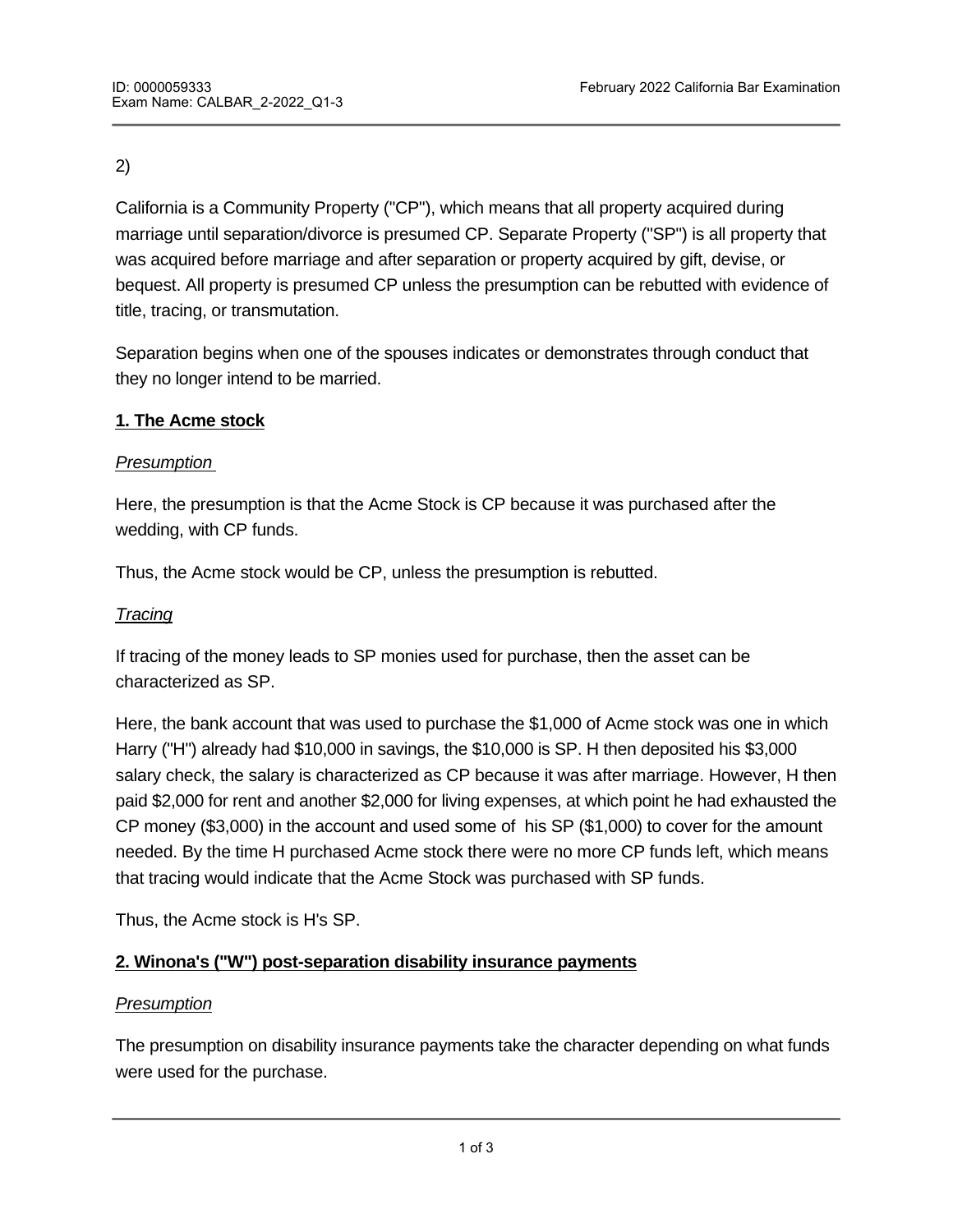Here, W purchased the disability insurance with CP funds because it was purchased after the marriage and using her salary, which is CP during marriage. The facts tell us that she later became disabled and was no longer making payments to the fund, but rather was taking in monthly disability insurance payments, and will do so until 65.

Thus, the presumption is that these are CP funds since she used CP funds to purchase the insurance.

On the other hand, W will argue that even though she used CP funds, the monthly funds received are hers to keep. H will argue that at the very least he is entitled to half of the payments made to purchase the insurance policy, since those funds used were CP funds.

Thus, H may be entitled to half of the cost of the policy as a refund for CP used, but W can keep the disability insurance payments.

## **3. The investment accounts**

### *Presumption*

The presumption is that the investment account is CP if it was acquired during marriage.

Here, the investment account was acquired while H and W were still married. H will argue that they were living separately and thus the account is his own SP. W will argue that even though they were not separated because they were going to counseling with the hope of reconciling. H will argue that he had moved out of the house and thus technically separated. However, even though H had moved out the actions H and W were taking in going to therapy in hopes of reconciliation do not indicate that there was an official separation.

Thus, the investment account is presumed CP.

### *Title*

The title of the account may indicate that it is SP, however, title alone is not sufficient when it is evident that the property was titled in their own name.

Here, H opened the investment account in his own name which would indicate that it is his SP, however, even though he titled it so does not conclusively rebut the fact that it was opened during marriage, on the contrary, it evidences that H just wanted to hide this from W. W did not gift this to H and H merely opened it in his name alone because W did not approve of his gambling and would have to tell her what he did to come upon this money.

Thus, the fact that H opened the investment account in his name alone does not rebut the